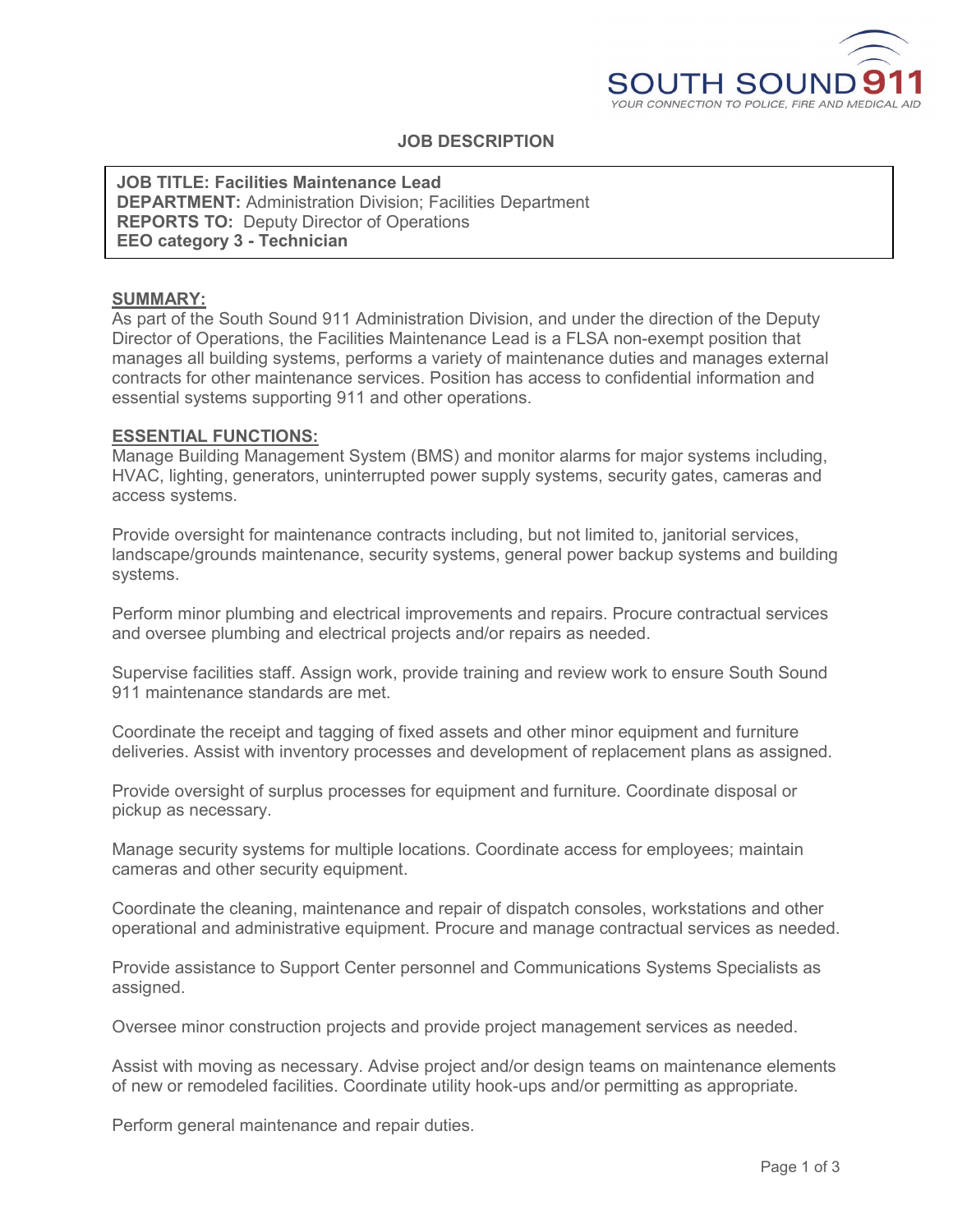

# **REQUIRED ABILITY, KNOWLEDGE AND EXPECTATIONS:**

Fluent use of the English language.

Understand and follow written and verbal instructions.

Understand and interpret complex rules and procedures.

Read, interpret, explain, apply and follow applicable laws, ordinances, codes, regulations, policies and procedures.

Work appropriately with confidential material and information.

Work with speed and accuracy.

Follow safety rules and regulations.

Communicate efficiently and effectively both orally and in writing using tact, patience and courtesy.

Maintain cooperative and effective working relationships with others.

Analyze situations quickly and adopt an effective course of action.

Organize work with many interruptions and multiple tasks to meet schedules and timelines. Be reliable, dependable and report for work on a consistent basis.

Provide excellent customer service in a fast paced and challenging environment.

Collaborate with team members and other support teams to resolve incidents and technical issues.

## **QUALIFICATIONS:**

Five years of increasingly responsible experience in maintaining facilities, systems and equipment; or any combination of relevant education and experience which would demonstrate knowledge, skill and ability to perform the essential duties. Associate's degree preferred.

#### **LICENSES, CERTIFICATES AND OTHER REQUIREMENTS:**

Possess and maintain a valid Washington Driver's License and provide own transportation for travel to other locations, offsite meetings and occasional pickups and deliveries.

## **PHYSICAL REQUIREMENTS:**

The physical demands described here are representative of those that must be met by an employee to successfully perform the essential functions of this job. Reasonable accommodations may be made to enable individuals with disabilities to perform the essential functions.

While performing the duties of this job, the employee is regularly required to sit at a computer terminal, walk frequently both indoors and out; use hands to finger, handle, or feel and talk or hear. The employee is frequently required to reach with hands and arms. The employee is occasionally required to stand, stoop, or kneel. The employee must occasionally lift and/or move up to 35 pounds. Specific vision abilities required by this job include close vision, distance vision, peripheral vision, depth perception and ability to adjust focus.

## **WORKING ENVIRONMENT:**

Office environment with frequent interruptions. The noise level in the work environment is usually quiet. This position will interact with employees and customers on a daily basis.

#### **MACHINES/TOOLS/EQUIPMENT/WORK AIDS:**

Personal computer, copy machines, telephone, fax machine, E-mail, calculators, head sets, printers.

#### **POTENTIAL HAZARDS:**

The hazards are consistent within an office environment.